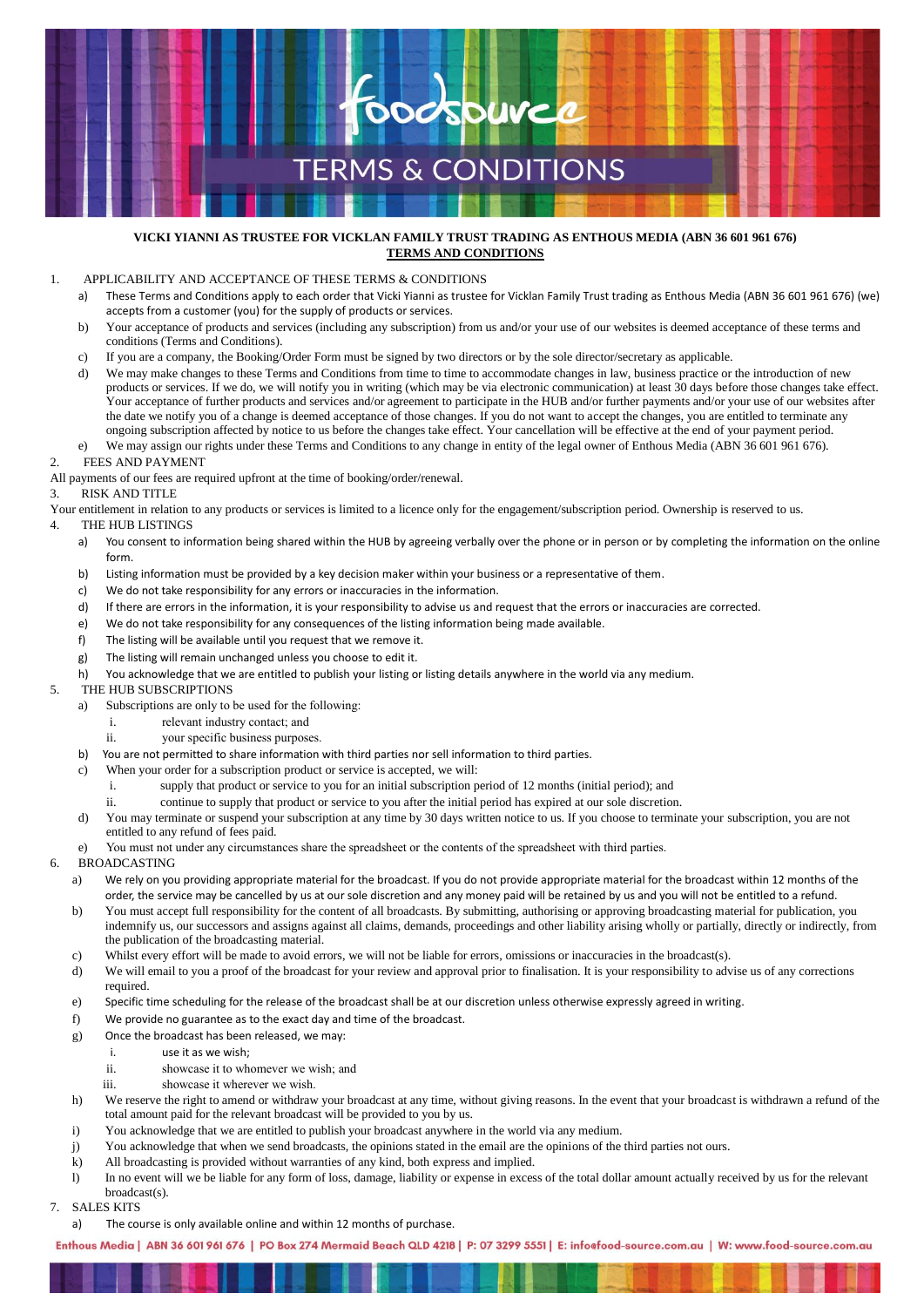# **TERMS & CONDITIONS**

**ooospuree** 

- b) All information in the sales kits is copywrited and must not be copied or reproduced.
- c) You must not under any circumstances share the spreadsheet or the contents of the spreadsheet with third parties.
- d) Vouchers must be used within 12 months of issue after which time they will be void.
- e) Design and/or copywriting services are only available within 12 months of purchase after which time they will be void.
- f) No refunds will be provided for any products or services in the sales kit that you do not utilise.
- g) The sales kits include membership to email newsletters. Your purchase of a sales kit grants us permission to send you email newsletters.
- 8. ONLINE COURSES
	- a) Course content is only available for 12 months from purchase.
	- b) Workbooks and Worksheet PDFs may be downloaded from the course website.
	- c) Video and audio files are only accessible on the course website and cannot be downloaded.
	- d) Whilst every effort will be made to impart relevant knowledge and experience in sales and marketing, you must accept full responsibility for your sales, marketing and marketing outcomes.
	- e) We make no claims about the accuracy, applicability, fitness or completeness of any services provided, and accept no responsibility for content shared as part of the online course, nor for outcomes of the online course, including but not limited to sales and marketing results, and we make no guarantees or warranties in this regard.
	- f) All information shared as part of the course program is provided on the understanding that you exercise your own skill and care, and that you undertake careful evaluation of the relevance of the information provided according to your individual circumstances.
- 9. DESIGN AND COPYWRITING SERVICES
	- a) You are responsible for all material. We may make suggestions or create content or imagery but this does not constitute advice. You must review your material and decide on the material that is appropriate to use.
	- b) We assume that you have permission to use images or content and we will not take any responsibility in this regard.
	- c) If a service is booked and no material is provided to us within 12 months of the order, the service will be considered by us to be completed.
	- d) The original fee includes only the specified number of revisions for each product. Any additional revisions shall incur additional fees.
	- e) You are responsible for product claims, even if we have created the content (copywriting/design).
	- f) We do not take any responsibility for storing images or content.
	- g) We do not take any responsibility for third parties using or sharing your images or content in third party locations.
- 10. COACHING
	- a) If you book a session and you do not confirm a time and date for the session to take place within 12 months of the booking, the session will be considered by us to be completed.
	- b) Whilst every effort will be made to impart relevant knowledge and experience in sales and marketing, you must accept full responsibility for your sales and marketing as well as sales and marketing outcomes.
	- c) We make no claims about the accuracy, applicability, fitness or completeness of any services provided, and accept no responsibility for content shared as part of the coaching program, nor for outcomes of the program, including but not limited to sales and marketing results, and we make no guarantees or warranties in this regard.
	- d) We make no guarantees regarding the information shared during coaching and take no responsibility for any consequences of your sharing of information.
	- e) All information shared as part of the coaching program is provided on the understanding that you exercise your own skill and care and that you undertake
	- careful evaluation of the relevance of the information provided according to your individual circumstances. It should not be considered as advice.
- 11. PODCASTS
	- a) Information provided by us needs to be reviewed by the listener against their own business needs and should not be considered advice.
	- b) The interviewee is entirely responsible for the consequences of your podcast interview(s).
	- c) Once the podcast has been recorded, we may:
		- i. use it as we wish;
		- ii. showcase it to whomever we wish; and
		- iii. showcase it wherever we wish.
	- d) The interviewee will not receive any payment for taking part in a podcast.
	- e) We may choose to reward interviewees with marketing opportunities.
- 12. WEBSITES
	- a) We have created and operate a series of websites which must be used by you only in accordance with these Terms and Conditions.
	- b) You are permitted to print or copy for your business use any portion of the content on the websites that you are authorised to access.
	- c) You are not permitted to copy, reproduce, alter, modify, distribute, sell, publish or otherwise use the content on the websites for any other purpose without written permission from us.
	- d) You agree not to use the websites or the content on the websites in any manner that competes with us.
	- e) All the information, content, services and software displayed on the websites is owned by us or our third-party content providers.
- 13. USE OF THE SERVICES
	- a) Certain software you use may not be capable of supporting the services and the performance of the services will vary with the hardware on which it is used. You must check that your network is capable of supporting the services before completing your order. We make no guarantees or warranties in this regard.
	- b) Whilst we will use our best endeavours to minimise disruption to the service, unscheduled outages may occur from time to time. We cannot guarantee the integrity of our services in the event of outages.
- 14. USE OF INFORMATION
	- a) Your collection, storage and use of information should be in accordance with applicable legislation, regulations, guidelines and policies, such as the Do Not Call Register, spam policies, privacy regulations, etc.
	- b) We do not accept responsibility for whether or not the use of information complies with applicable legislation, regulations, guidelines and policies.

Enthous Media | ABN 36 601 961 676 | PO Box 274 Mermaid Beach QLD 4218 | P: 07 3299 5551 | E: infoefood-source.com.au | W: www.food-source.com.au